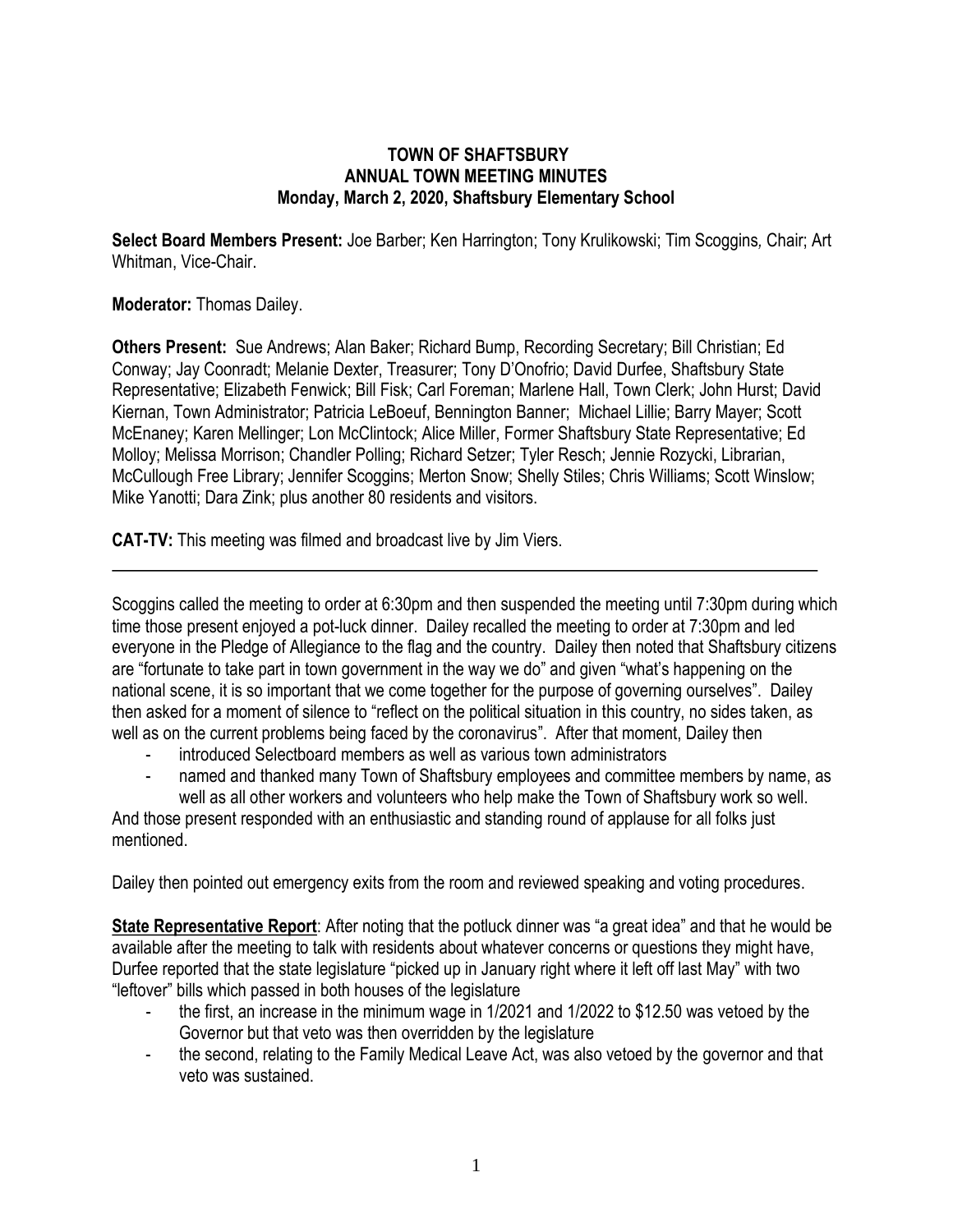Durfee further noted that several new bills are being worked on including

- the Global Warming Solutions Act, which defines goals, plans and enforcement techniques related to the Paris Accord
- a significant update to Act 250
- taxation and regulation of the sale of cannabis within the state
- a major study currently underway is reviewing/rethinking the way in which students are counted throughout the state and which could have a significant positive impact on the education tax rate locally (albeit other communities could receive an equally significant but negative impact on their tax rate)
- another study is focusing on ways to reduce the shortage of nurses and primary care doctors throughout the state.

Durfee also read aloud a statement from the New England Board of Higher Education praising former state representative Alice Miller for her "exceptional work in higher education and the advancement of educational opportunities" and whose achievement will be recognized 3/19/20 in Montpelier during a ceremony in which Miller will be presented with the Vermont Excellence Award. After Durfee noted that this is "a great honor to Miller and a great pride for the town", Miller was then given an enthusiastic round of applause by all present.

**Selectboard Report**: Scoggins began his report by thanking Korman, McClintock and Mellinger for organizing the pot-luck dinner held prior to the meeting, a commendation that was greeted with a round of applause from all present. Using a power-point format, Scoggins then reviewed the Selectboard Report (a copy of which was included in the Annual Report, page 37), summarized as follows:

- major construction/renovation projects worked on during the year include the completion of the Public Works garage, transfer station and second floor of Cole Hall, all of which was "masterfully" overseen by Kiernan
- the Town Plan was completely rewritten by the Planning Commission
- the Southern Vermont Comprehensive Economic Development Strategy (CEDS) was completed after two years, and the CEDS working group will begin awarding Vital Projects Designation to projects in Bennington and Windham counties that align with regional planning goals
- major road drainage projects completed on several roads should alleviate much of the problems on dirt roads during the mud season, and with thanks to Yannotti, the new Public Works director and the Road Crew, to whom the Annual Report is dedicated.
- a major focus for the current year is to upgrade parking, green space, and access at Cole Hall as well as to "turn this beautiful historic building into a true town center for Shaftsbury"
- water mains in the town were installed in the 1940s and are reaching the end of their 75-year lifespan and in order to address this, preliminary engineering plans are underway for a project that will span decades.

Scoggins also noted that the FY21 budget

- reflects a "modest increase," the majority of which support efforts to continue road improvements
- the budget "continues to trend below the inflation rate, meaning we continue to do more with less money'".

Scoggins then reviewed the two articles on the ballot for voters 3/3/20, both of which are supported by the Selectboard, noting that

- the formation of a Communications Union District (CUD) with 12 other towns in southern Vermont should result in improved broadband access to underserved areas and at no cost to the towns
- the creation of a Cemetery Capital Improvement Fund with subsequent transfer of all funds in the current Cemetery Reserve Fund would thus allow the release of funds for cemetery improvements.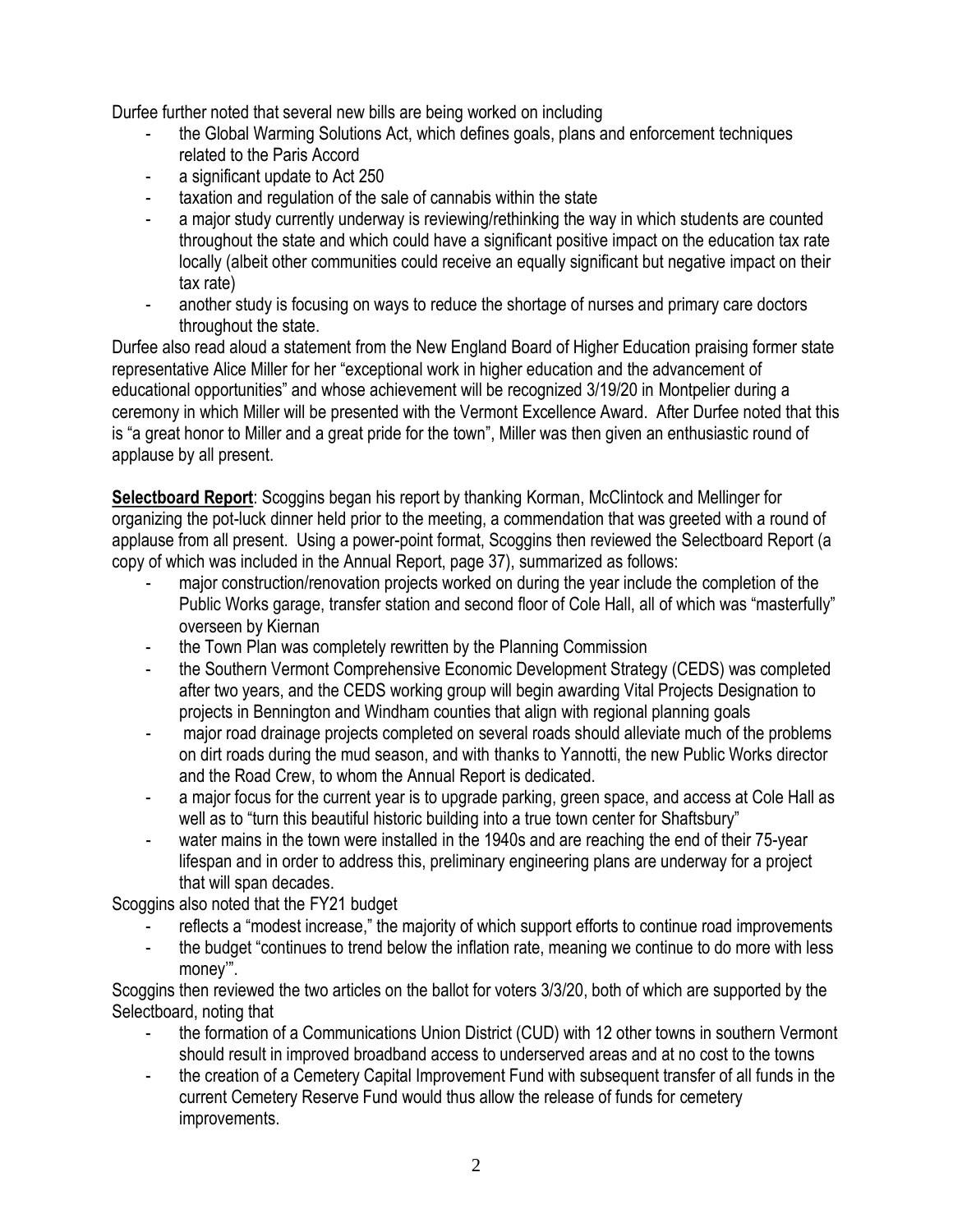During a brief discussion, residents and administrators variously noted that

- there are areas of the town that "are not well served" by high-speed internet access and residents are urged to support the formation of the CUD (Fiske, Hurst)
- the effort to upgrade local internet access in 2015 failed and this new proposal, with state and federal funding, is trying to address long-standing problems in many different communities in the region.

**FY20 Annual Town Meeting Warning:** Dailey reviewed process and procedures by which the business portion of the meeting will be handled (read article, motion on article, amend article (only once), debate article, call question, voice or paper vote, reconsider, vote) and then asked all present to rise, stretch, turn and greet/introduce themselves to each other and to welcome everyone to this community meeting. After lots of movement, laughter and animation, Dailey resumed the meeting.

**Article 1**: A motion was made and seconded to waive the reading of and to accept the reports of the Town Officers as published and the motion carried by voice vote.

**Article 2**: A motion was made and seconded to authorize the collection of taxes on real and personal property by the Town Treasurer, which are due in hand on or before Friday, November 6, 2020 at 5:00pm or likewise postmarked no later than Friday, November 6, 2020 and the motion passed by voice vote, with no abstentions or opposition.

**Article 3:** A motion was made and seconded to appropriate the sum of \$2,148,247 to defray the Town's general and highway expenses for Fiscal Year 2021, the amount of such sum to be raised by property taxes and to be reduced by non-tax revenues and reserve funds (and as detailed in the *Town of Shaftsbury Annual Report for the Year ending June 30, 2019,* pages 23-36) and after an extended discussion wherein residents and administrators variously noted that

- the 2021 budget will increase the tax rate by about  $2\frac{1}{2}$  cents
- the cost of a trash bag at the transfer station is increasing from \$1 to \$2, the first increase in 14 years (and it was not considered practical to have to make change which would have been required if the cost per bag increased only to \$1.50, as example)
- discussion is on-going about the Swop Shed, as well as possible relocation of the shed to the Cole Hall property ; a show of hands indicated many people were interested in an off-site location for the shed, although many residents also expressed concern about keeping the shed, regardless of location, clean, uncluttered and not an eyesore; residents also gave rousing applause to "build a better shed" for the people managing the shed as well as for Jack, the Pembroke Corgi, who safeguards the building
- the contract with TAM expires this year; TAM has been acquired by Casella Waste Management, and it is uncertain what that acquisition will mean to the Shaftsbury transfer station, and all that will be made clear once contract negotiations begin
- Delinquent Tax Revenues were consolidated with all taxes collected several years ago although interest on delinquent taxes continues to be reported as a separate line item
- the salary for Kiernan, the Town Administrator, was below average when that person first started, and is only now coming into line with other administrators; that Kiernan is "above average, saves the town thousands of dollars every day and earns that salary every day" (Scoggins) which was followed by yet another enthusiastic round of applause

And after the question was called, the motion passed by voice vote, with no abstentions or opposition.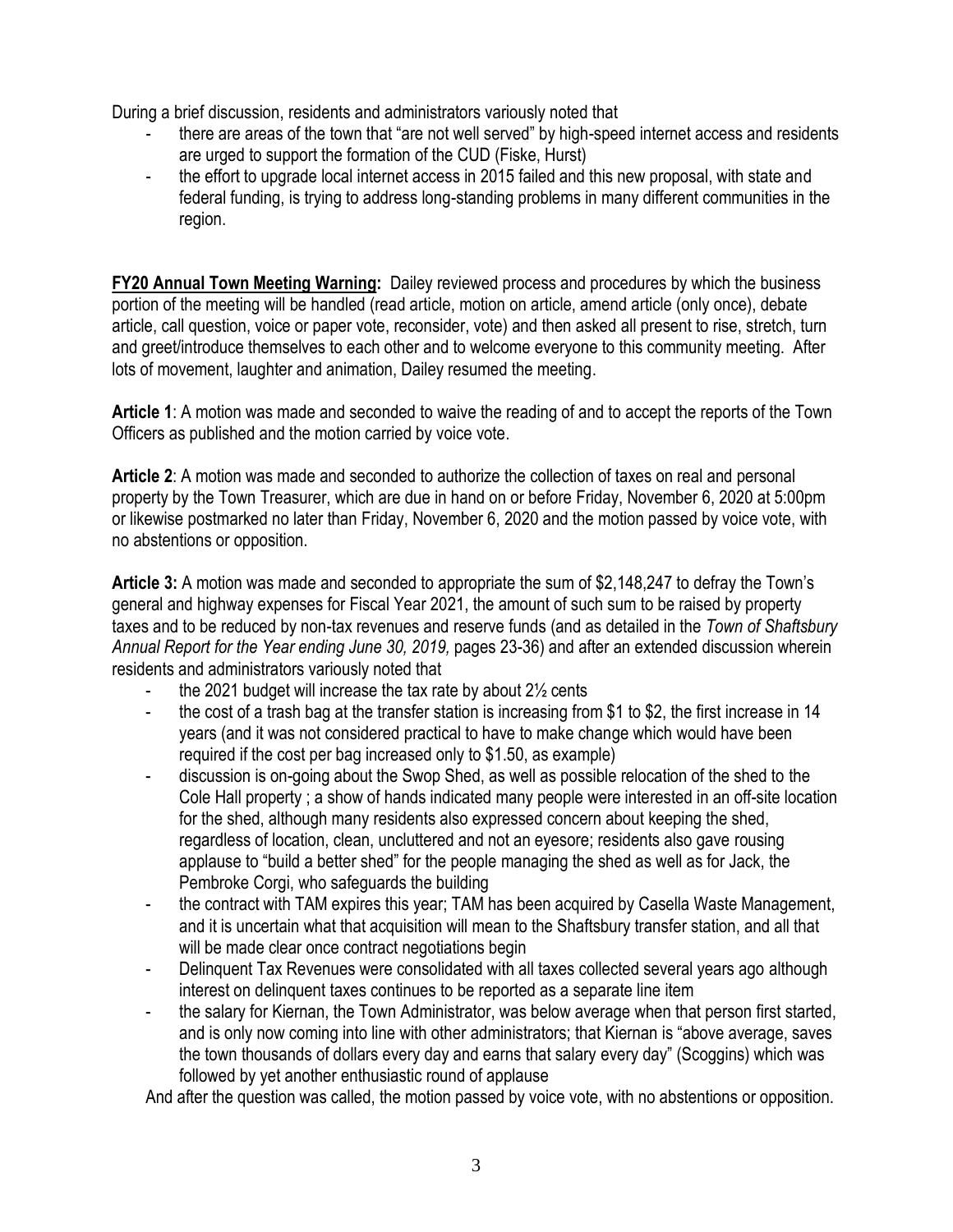**Article 4**: In response to Dailey's request to transact any other non-binding business as legally may come before said meeting:

- Rozycki informed residents that they could sign up for the free on-line Park McCullough Library monthly newsletter, welcomed everyone to "come and enjoy" the library, that "although the internet might get you a thousand answers to a question, the library will get you the right one", that there has been a 54% increase in use of the library over the last 4 years, and said that "it is an honor and privilege to serve you all" and was greeted with a round of applause
- in response to McClintock's suggestion that Shaftsbury might consider installation of a solar array on the capped landfill (as many other communities have already done) as a way of providing energy to Cole Hall as well as other parts of town (the proposal received a round of applause), Scoggins noted that several companies have approached the town regarding such an installation, and although there appears to be "potential risk and no significant cost savings" by doing this, the Board is "willing to listen to anyone who has the experience"
- Zink read aloud the letter from the Director of the Project Against Violent Encounters (PAVE) included on page 74 of the annual report, who noted that PAVE is committed to providing support, services and the pathway to healing for victims of domestic and sexual violence and stalking and which included providing those services this past year to 32 Shaftsbury residents, as well as providing emergency shelter to 89 adults as well as 58 children in PAVE's service region totaling 3,745 nights of shelter services; and to which residents gave Zink a round of applause
- Winslow, speaking on behalf of the Bennington Free Clinic (see page 65 of the Annual Report), asked residents to support the Clinic's \$1,000 request which will assist the Clinic in providing medical care, support and services to those in the community who do not have health insurance; a comment also greeted by applause from those present
- Polling, speaking on behalf of the \$1,000 request from the Sunrise Family Resource Center, noted that the Center provided support services to 65 Shaftsbury families during the previous fiscal year, which included financial assistance for child care, referrals, interventions, and homeless issues (also applause)
- Lillie, speaking in support of WBTN's request for \$5,000 funding, noted that "no one at the radio station gets paid" and local support like this "is the only way we can keep it going". Baker also noted that "anyone can do a radio show. Just come on down!"
- Setzer asked residents to approve a non-binding resolution to name Shaftsbury as a Second Amendment Sanctuary town which would allow residents to own and carry a variety of guns (but not assault rifles) and "to be able to better protect our rights and families", and after a lengthy discussion wherein residents variously noted that
	- Some folks "don't feel particularly safe going to a grocery store with people packing guns and not subtle about carrying them" ((McClintock)

Police response time sometimes isn't as rapid as one would like

The term "sanctuary city" has particular meanings and could result in defying any future legislation restricting gun ownership or gun carrying

A motion was made and seconded to approve a non-binding resolution to designate Shaftsbury a Second Amendment Sanctuary Town. After further discussion, a motion was made and seconded to amend the original motion to table discussion and have a proper, warned hearing on this issue, whereupon a motion was made and seconded to call the question, and that motion passed by voice vote. The motion to table discussion and hold a public hearing on the proposal then passed by voice vote, three or four opposed